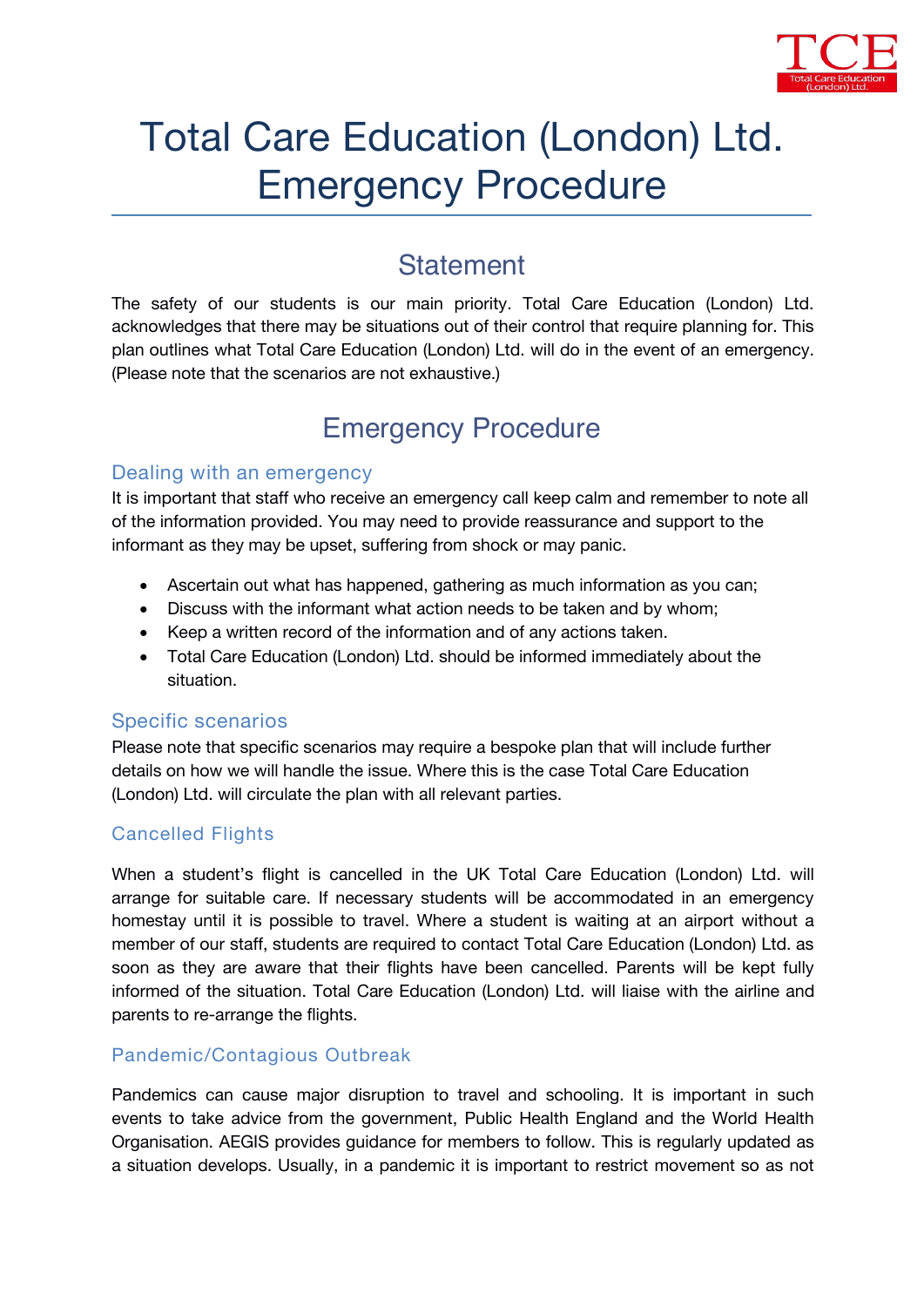

to spread the disease further. That means boarding school students would usually remain at school. In the event of a pandemic *Total Care Education (London) Ltd.* may not be able to offer homestay accommodation as this could place students, homestay families and the wider community at risk.

*Total Care Education (London) Ltd.* will work with parents to find flights to home countries where required. *Total Care Education (London) Ltd.* will work with schools to meet students' needs during a pandemic. This could be by helping to support students to learn remotely as directed by the school. *Total Care Education (London) Ltd.* will work with parents and schools to find suitable quarantine accommodation for students where required.

#### Serious injury or death of a student

Serious injury or death of a student is distressing for all concerned. *Total Care Education (London) Ltd.* will:

- Liaise with medical staff and police
- Keep parents informed
- Help parents arrange flights
- Handle any media enquiries
- Liaise with schools and any other external agencies (such as LSP) where required
- If required, assist parents with rehabilitation and flights home
- If required, assist parents with funeral arrangements

#### Terrorist incident

Schools will have their own lockdown procedures to ensure the safety of students in the event of a terror attack. In the event of a terror attack taking place in the UK when a student is staying at a homestay, *Total Care Education (London) Ltd.* will follow the guidance provided by the UK government and the police. Unless instructed otherwise, students will be asked to remain in the homestay and not to go out unaccompanied by their homestay. In such a situation *Total Care Education (London) Ltd.* will assess the risks and act accordingly.

#### **Fire**

In the event of a fire at a homestay, after dealing with the emergency by calling the fire brigade, the homestay is expected to inform *Total Care Education (London) Ltd..* Students will be moved to a different homestay until the accommodation is refurbished. *Total Care Education (London) Ltd.* will visit the homestay to check the suitability of accommodation before any students return.

#### School closures

There are many reasons why a school may close. These could be temporary, such as due to weather or a staff shortage or permanent, for example due to bankruptcy. Unless closure is due to a contagious disease (see pandemic guidance above), *TotalCare Education (London) Ltd.* will provide accommodation for students with their homestays\*.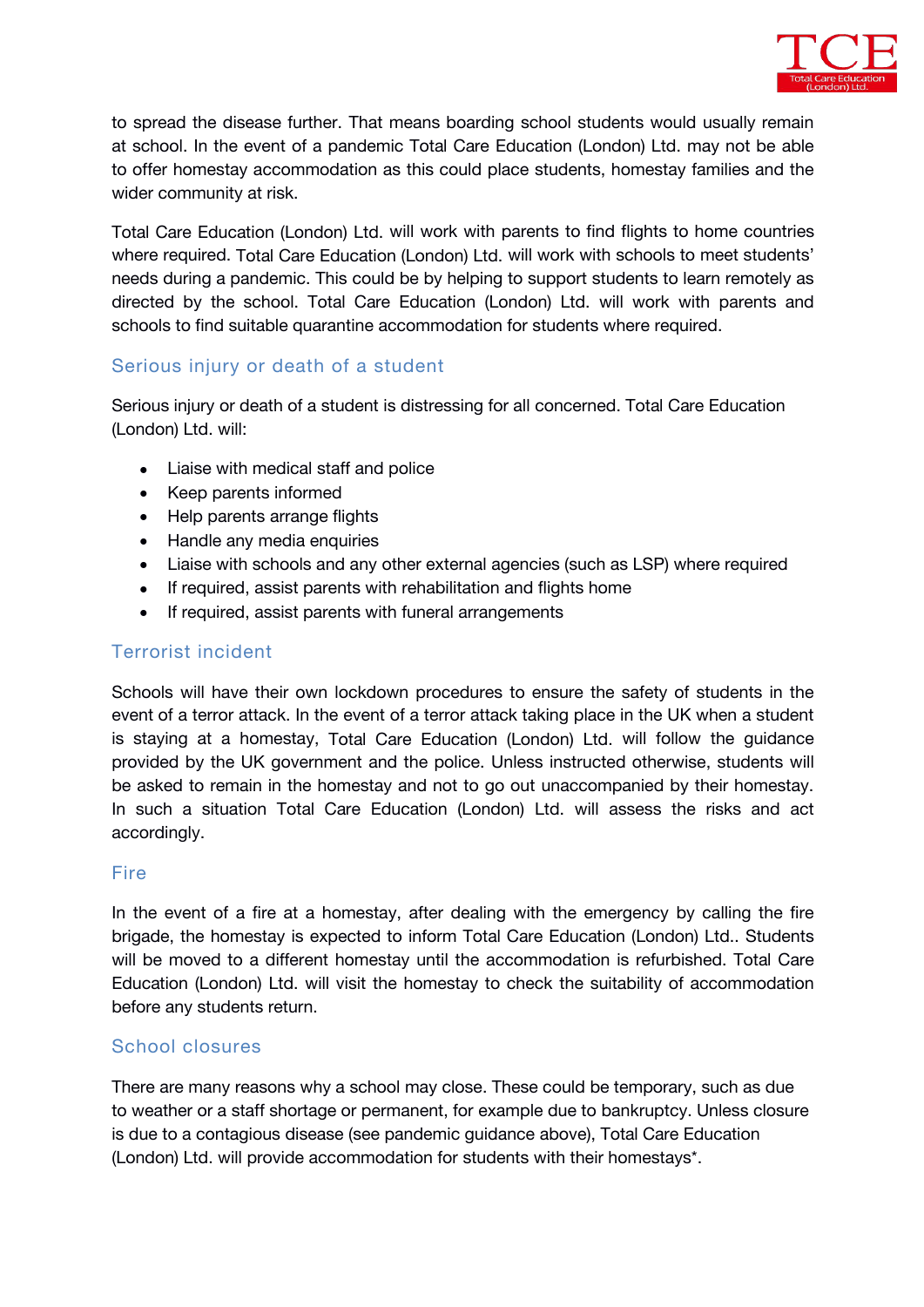

#### Requests from schools to remove a student

*Total Care Education (London) Ltd.* has a plan in place forany student who cannot be accommodated by the school due to illness, disciplinary action or any other cause. *If the removal from school is due to illness, the student would receive the appropriate medical treatment to stabilise the student to a point where they can travel home. If due to disciplinary, the student willbe warned at least three times of their inappropriate behaviour, and if this continues they will be removed from school and sent home. If for any other reasons, ie family death/illness, etc. the student will be rehoused in and emergency host family and closely monitored for any signs of mental trauma. Counselling will be sought if necessary.*

#### **Emergency Homestay Accommodation\***

Please note that emergency homestay placements may not necessarily be with the students' usual homestay, but will be with one of our vetted homestays who provide high levels of care. These homestays may be a greater distance from the school. Wherever possible we will place students with their usual homestay.

## **Organisation Contact details Comments** Maria Pink 107718662748

#### **Emergency Contact Details- Guardian Organisation staff**

#### **Contact Details- other organisations**

Pam Fei 07751758370

| Organisation                       | Contact details                                                               |
|------------------------------------|-------------------------------------------------------------------------------|
| Police                             | Tel: 999 (24 hour)                                                            |
|                                    | Tel: 101 (24 hour, non-emergency number)                                      |
| Fire & Rescue service              | Tel: 999 (24 hour)                                                            |
| Ambulance service                  | Tel: 999 (24 hour)                                                            |
| <b>National Health Service</b>     | Tel: 111 (24 hour)                                                            |
| <b>AEGIS</b>                       | Tel: 01453 821 293                                                            |
| Foreign & Commonwealth Office      | Tel: 0207 008 1500 (24 hour, consular assistance)                             |
| <b>Environment Agency</b>          | Tel: 0345 988 1188 (24 hour Floodline)                                        |
| Met Office                         | Tel: 0370 900 0100 (24 hour, weather desk)                                    |
| <b>Health and Safety Executive</b> | Incident Contact Centre: 0345 300 9923 (Monday to<br>Friday 8.30am until 5pm) |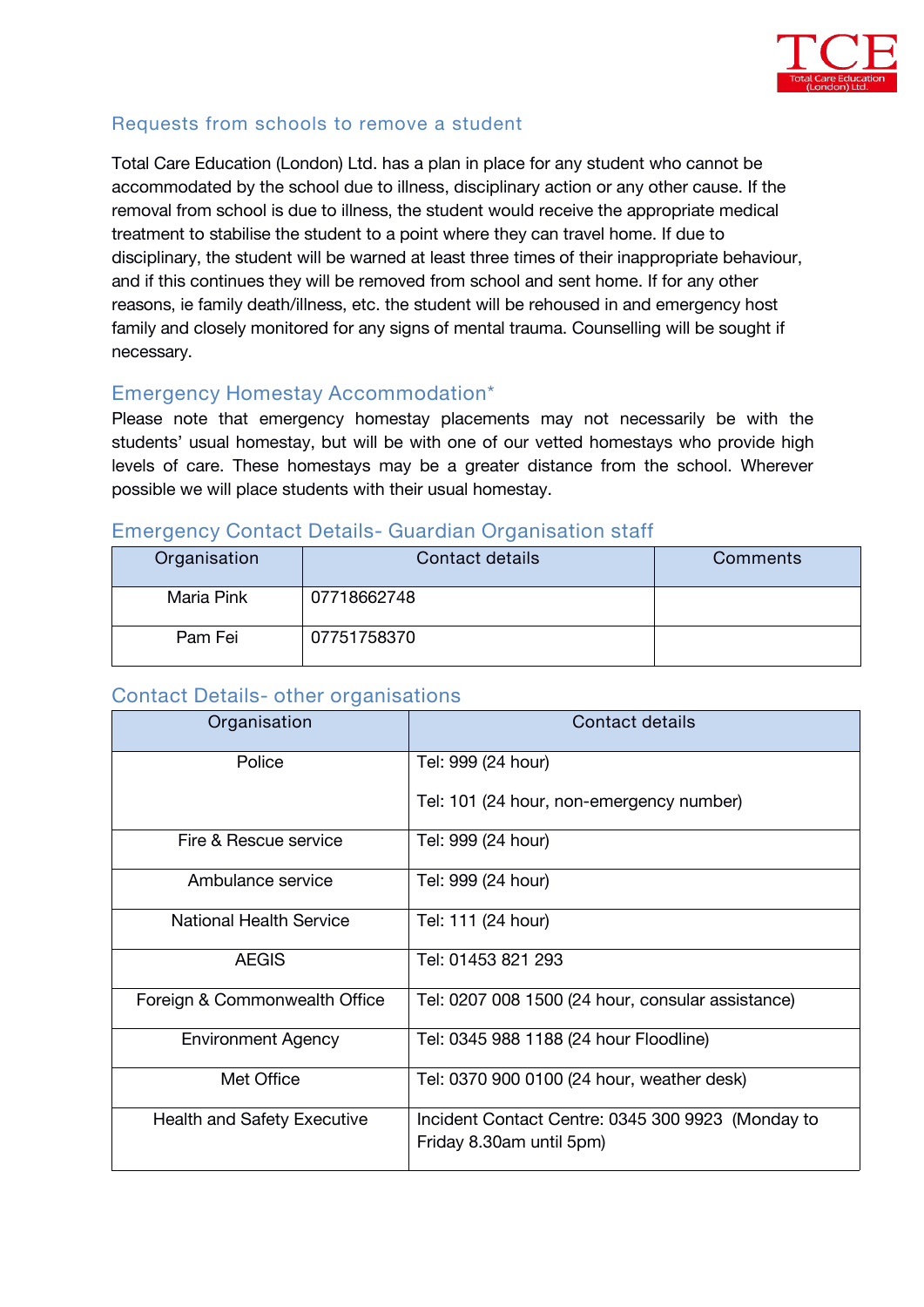

|                                | Out of hours duty officer (24 hour): 0151 922 9235 |
|--------------------------------|----------------------------------------------------|
|                                | www.hse.gov.uk                                     |
| Public Health England          | www.gov.uk/government/organisations/public-health- |
|                                | england                                            |
|                                | Main Switchboard: 020 7654 8000                    |
|                                | Email: enquiries@phe.gov.uk                        |
| World Health Organisation      | https://www.who.int/                               |
| Insurance company              | Zurich Insurance Company                           |
| Local Safeguarding Partnership | Lucie Heyes                                        |
|                                | Directorate for Children & Young People            |
|                                | Children's Social Care                             |
|                                |                                                    |
|                                | Angela Duah                                        |
|                                | <b>Referral and Assessment Team</b>                |
|                                | First Floor, Laurence House                        |
|                                | 1 Catford Road                                     |
|                                | London SE6 4RU                                     |
|                                |                                                    |
|                                | Direct Line 020 83146523                           |
|                                | Fax 020 8314 3026                                  |
|                                | Angela.duah@lewisham.gov.uk                        |
|                                |                                                    |

#### **Incident record form**

Staff should complete this form when receiving information about an emergency incident. Please ensure that you obtain and record as much information as possible.

| Name<br>$1.00 - 0.000 - 0.00 - 0.00$<br>--<br>ΟI<br>informant. | -<br>----<br>$\cdots$<br>≅call:<br>and<br>TILLE<br>Dale<br>ΩL<br>. |
|----------------------------------------------------------------|--------------------------------------------------------------------|
|----------------------------------------------------------------|--------------------------------------------------------------------|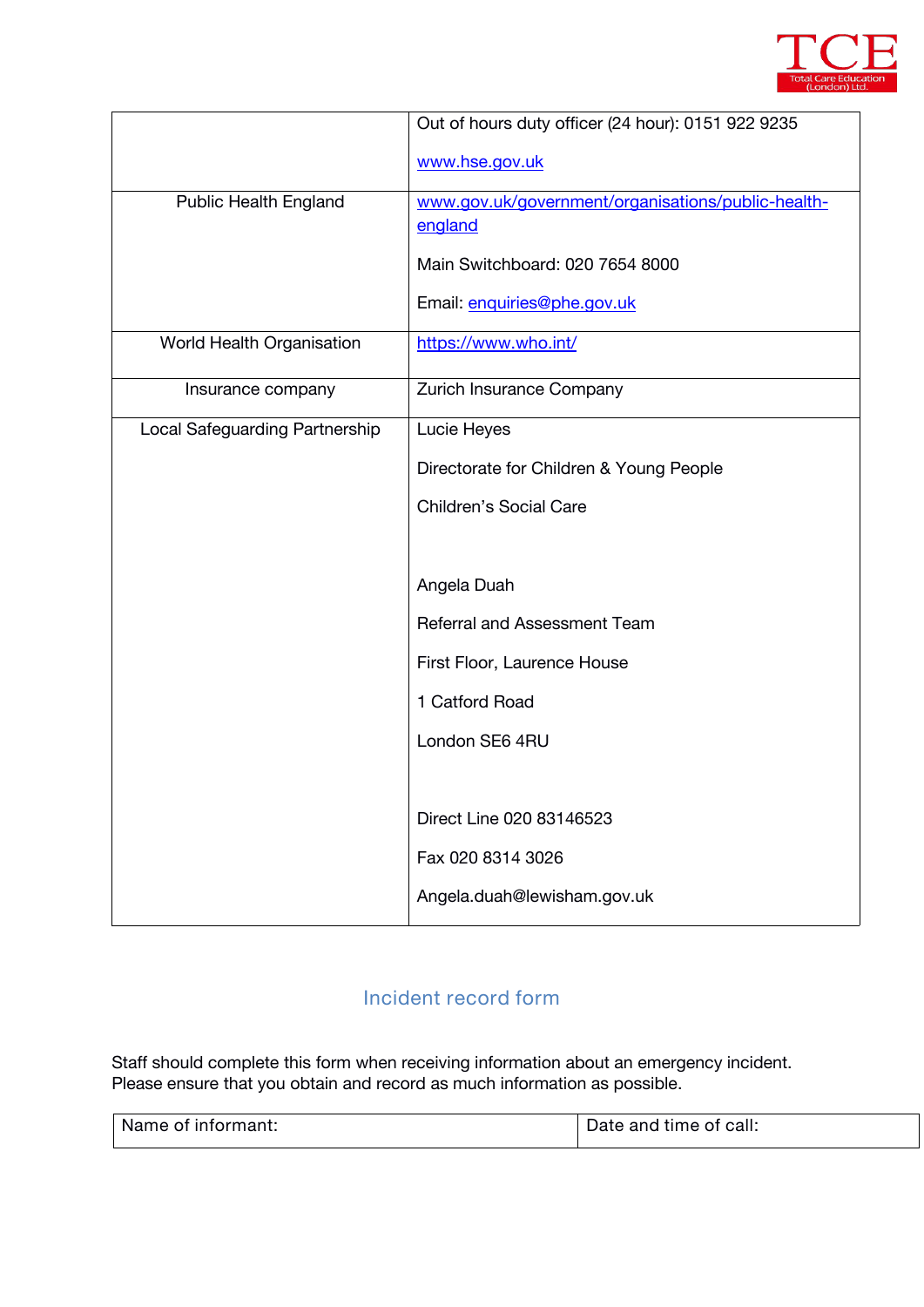

**Contact details of informant:**

**Date and time of incident:**

**Nature of Incident:**

**Location of incident:**

**Who is involved?**

**Ascertain whether anyone has injuries and if so where have they been taken to?**

**Have the emergency services been informed? If so, what instructions have they given?**

| Who has been informed:         |                                      |  |  |
|--------------------------------|--------------------------------------|--|--|
| (Tick which apply)             |                                      |  |  |
| Owner/Director of Guardianship | Police                               |  |  |
| Organisation                   |                                      |  |  |
| Parents                        | Ambulance services                   |  |  |
| Homestays                      | Fire services                        |  |  |
| Agents                         | Local Safeguarding Partnership/ LADO |  |  |
| School                         | <b>Health and Safety Executive</b>   |  |  |
| <b>Students</b>                | Media                                |  |  |
| <b>AEGIS</b>                   | Other: (Please add)                  |  |  |
| Action to be taken:            |                                      |  |  |

#### **Incident record: Specific Contact Details-for completion during an**

#### **emergency**

This table can be used to record any additional contact details required for a specific emergency.

| Organisation | Contact details | Comments |
|--------------|-----------------|----------|
|              |                 |          |
|              |                 |          |